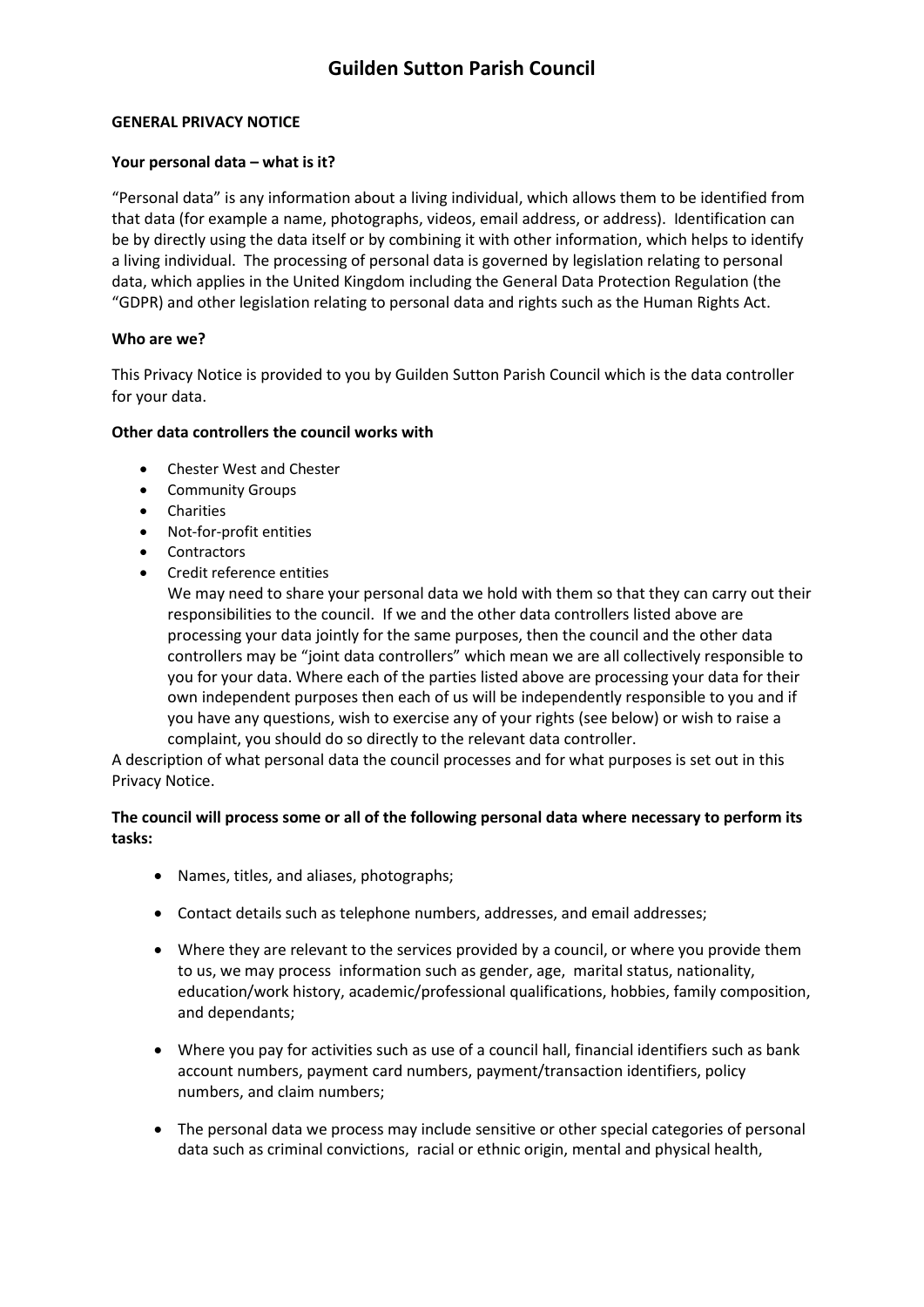details of injuries, medication/treatment received, political beliefs, trade union affiliation, genetic data, biometric data, data concerning and sexual life or orientation.

#### **How we use sensitive personal data**

- We may process sensitive personal data including, as appropriate:
	- your racial or ethnic origin or religious or similar information in order to monitor compliance with equal opportunities legislation;
	- in order to comply with legal requirements and obligations to third parties.
- These types of data are described in the GDPR as "Special categories of data" and require higher levels of protection. We need to have further justification for collecting, storing and using this type of personal data.
- We may process special categories of personal data in the following circumstances:
	- In limited circumstances, with your explicit written consent.
	- Where we need to carry out our legal obligations.
	- Where it is needed in the public interest.
- Less commonly, we may process this type of personal data where it is needed in relation to legal claims or where it is needed to protect your interests (or someone else's interests) and you are not capable of giving your consent, or where you have already made the information public.

#### **Do we need your consent to process your sensitive personal data?**

 In limited circumstances, we may approach you for your written consent to allow us to process certain sensitive personal data. If we do so, we will provide you with full details of the personal data that we would like and the reason we need it, so that you can carefully consider whether you wish to consent.

## **The council will comply with data protection law. This says that the personal data we hold about you must be:**

- Used lawfully, fairly and in a transparent way.
- Collected only for valid purposes that we have clearly explained to you and not used in any way that is incompatible with those purposes.
- Relevant to the purposes we have told you about and limited only to those purposes.
- Accurate and kept up to date.
- Kept only as long as necessary for the purposes we have told you about.
- Kept and destroyed securely including ensuring that appropriate technical and security measures are in place to protect your personal data to protect personal data from loss, misuse, unauthorised access and disclosure.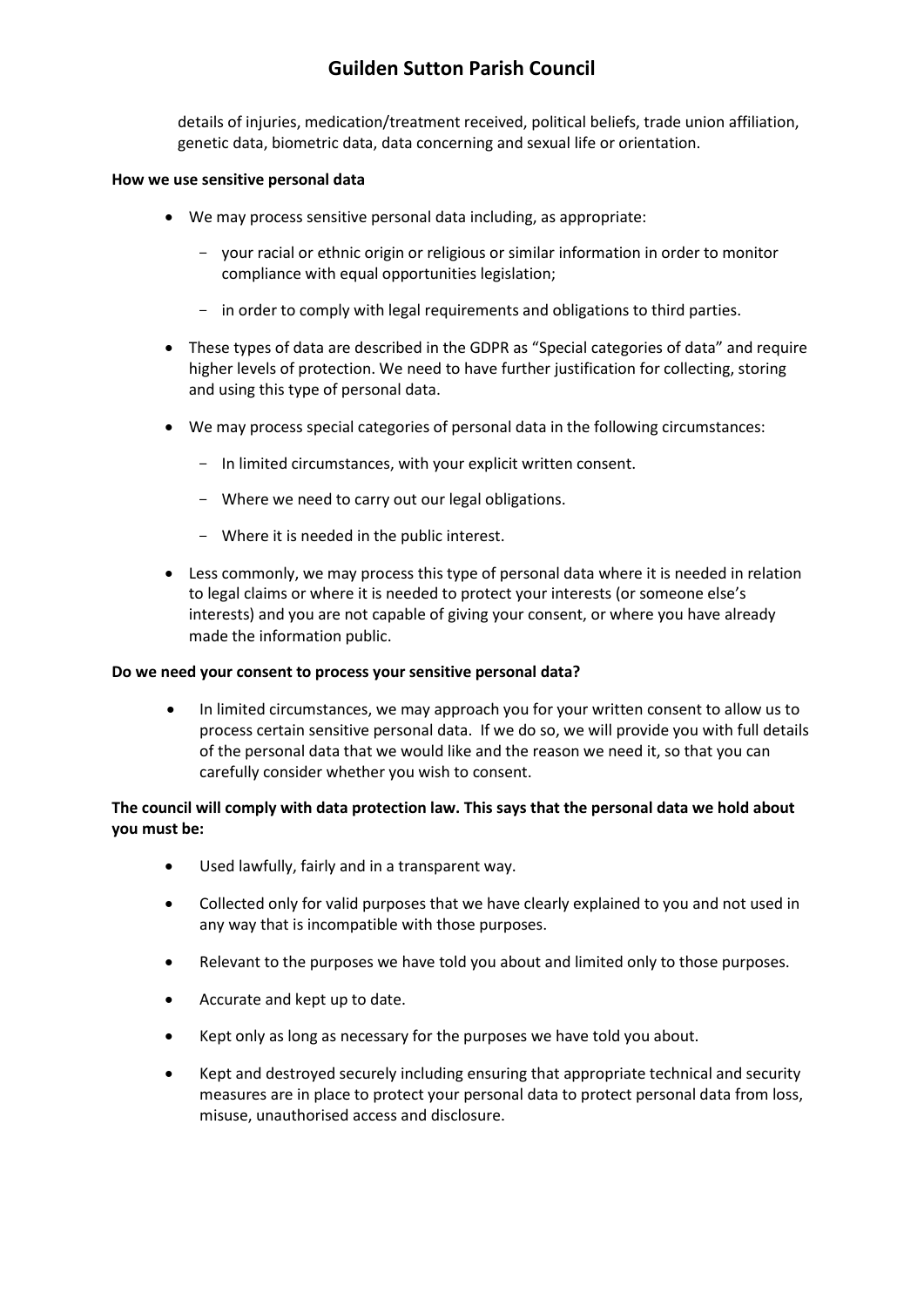#### **We use your personal data for some or all of the following purposes:**

- To deliver public services including to understand your needs to provide the services that you request and to understand what we can do for you and inform you of other relevant services;
- To confirm your identity to provide some services;
- To contact you by post, email, telephone or using social media (e.g., Facebook, Twitter, WhatsApp);
- To help us to build up a picture of how we are performing;
- To prevent and detect fraud and corruption in the use of public funds and where necessary for the law enforcement functions;
- To enable us to meet all legal and statutory obligations and powers including any delegated functions;
- To carry out comprehensive safeguarding procedures (including due diligence and complaints handling) in accordance with best safeguarding practice from time to time with the aim of ensuring that all children and adults-at-risk are provided with safe environments and generally as necessary to protect individuals from harm or injury;
- To promote the interests of the council;
- To maintain our own accounts and records;
- To seek your views, opinions or comments;
- To notify you of changes to our facilities, services, events and staff, councillors and other role holders;
- To send you communications which you have requested and that may be of interest to you. These may include information about campaigns, appeals, other new projects or initiatives;
- To process relevant financial transactions including grants and payments for goods and services supplied to the council
- To allow the statistical analysis of data so we can plan the provision of services.

Our processing may also include the use of CCTV systems for the prevention and prosecution of crime.

#### **What is the legal basis for processing your personal data?**

The council is a public authority and has certain powers and obligations. Most of your personal data is processed for compliance with a legal obligation which includes the discharge of the council's statutory functions and powers. Sometimes when exercising these powers or duties it is necessary to process personal data of residents or people using the council's services. We will always take into account your interests and rights. This Privacy Notice sets out your rights and the council's obligations to you.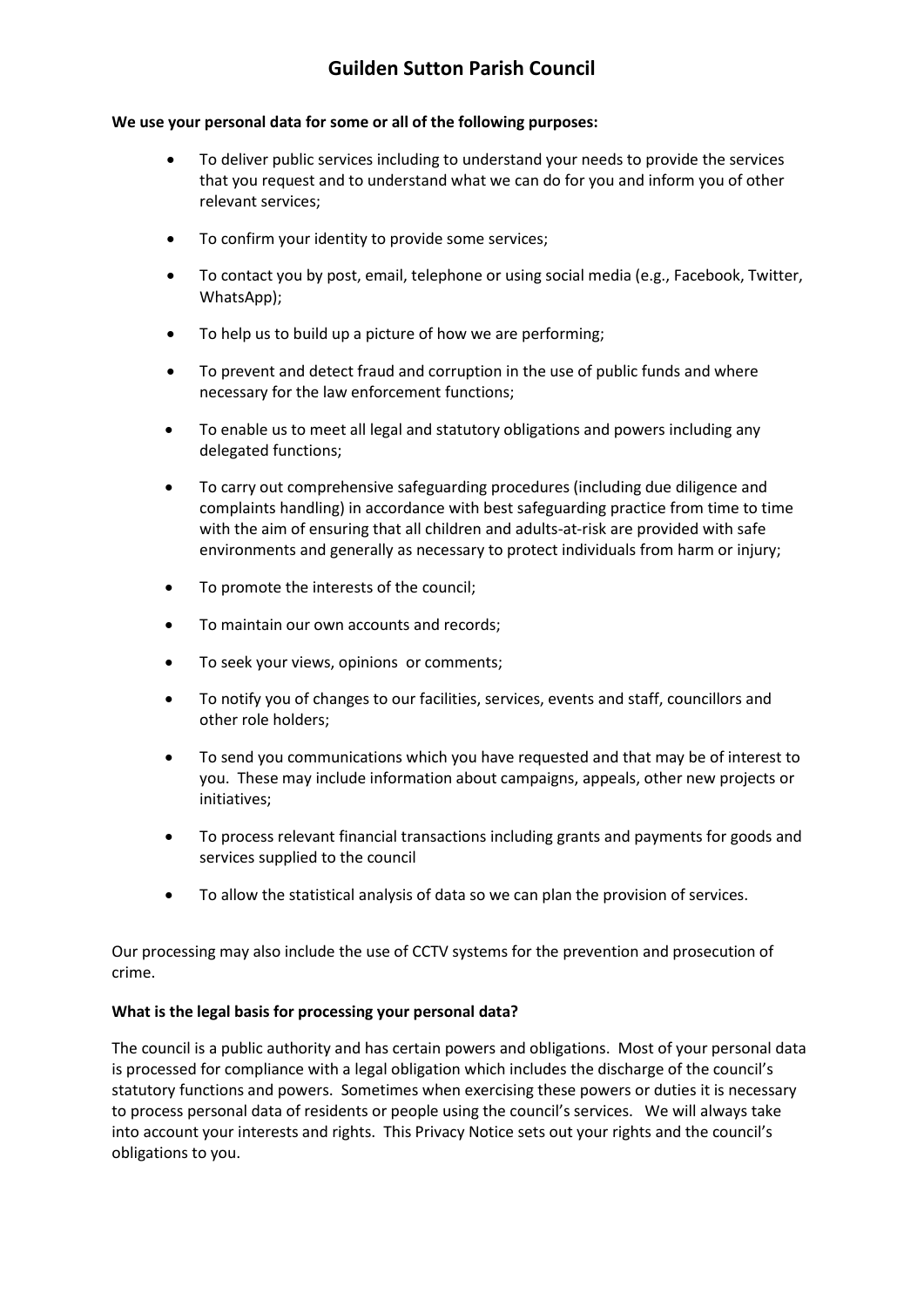We may process personal data if it is necessary for the performance of a contract with you, or to take steps to enter into a contract. An example of this would be processing your data in connection with the use of sports facilities.

Sometimes the use of your personal data requires your consent. We will first obtain your consent to that use.

## **Sharing your personal data**

This section provides information about the third parties with whom the council may share your personal data. These third parties have an obligation to put in place appropriate security measures and will be responsible to you directly for the manner in which they process and protect your personal data. It is likely that we will need to share your data with some or all of the following (but only where necessary):

- The data controllers listed above under the heading "Other data controllers the council works with";
- Our agents, suppliers and contractors. For example, we may ask a commercial provider to publish or distribute newsletters on our behalf, or to maintain our database software;
- On occasion, other local authorities or not for profit bodies with which we are carrying out joint ventures e.g. in relation to facilities or events for the community.

### **How long do we keep your personal data?**

We will keep some records permanently if we are legally required to do so. We may keep some other records for an extended period of time. For example, it is currently best practice to keep financial records for a minimum period of 8 years to support HMRC audits or provide tax information. We may have legal obligations to retain some data in connection with our statutory obligations as a public authority. The council is permitted to retain data in order to defend or pursue claims. In some cases the law imposes a time limit for such claims (for example 3 years for personal injury claims or 6 years for contract claims). We will retain some personal data for this purpose as long as we believe it is necessary to be able to defend or pursue a claim. In general, we will endeavour to keep data only for as long as we need it. This means that we will delete it when it is no longer needed.

#### **Your rights and your personal data**

You have the following rights with respect to your personal data:

When exercising any of the rights listed below, in order to process your request, we may need to verify your identity for your security. In such cases we will need you to respond with proof of your identity before you can exercise these rights.

## *1) The right to access personal data we hold on you*

 At any point you can contact us to request the personal data we hold on you as well as why we have that personal data, who has access to the personal data and where we obtained the personal data from. Once we have received your request we will respond within one month.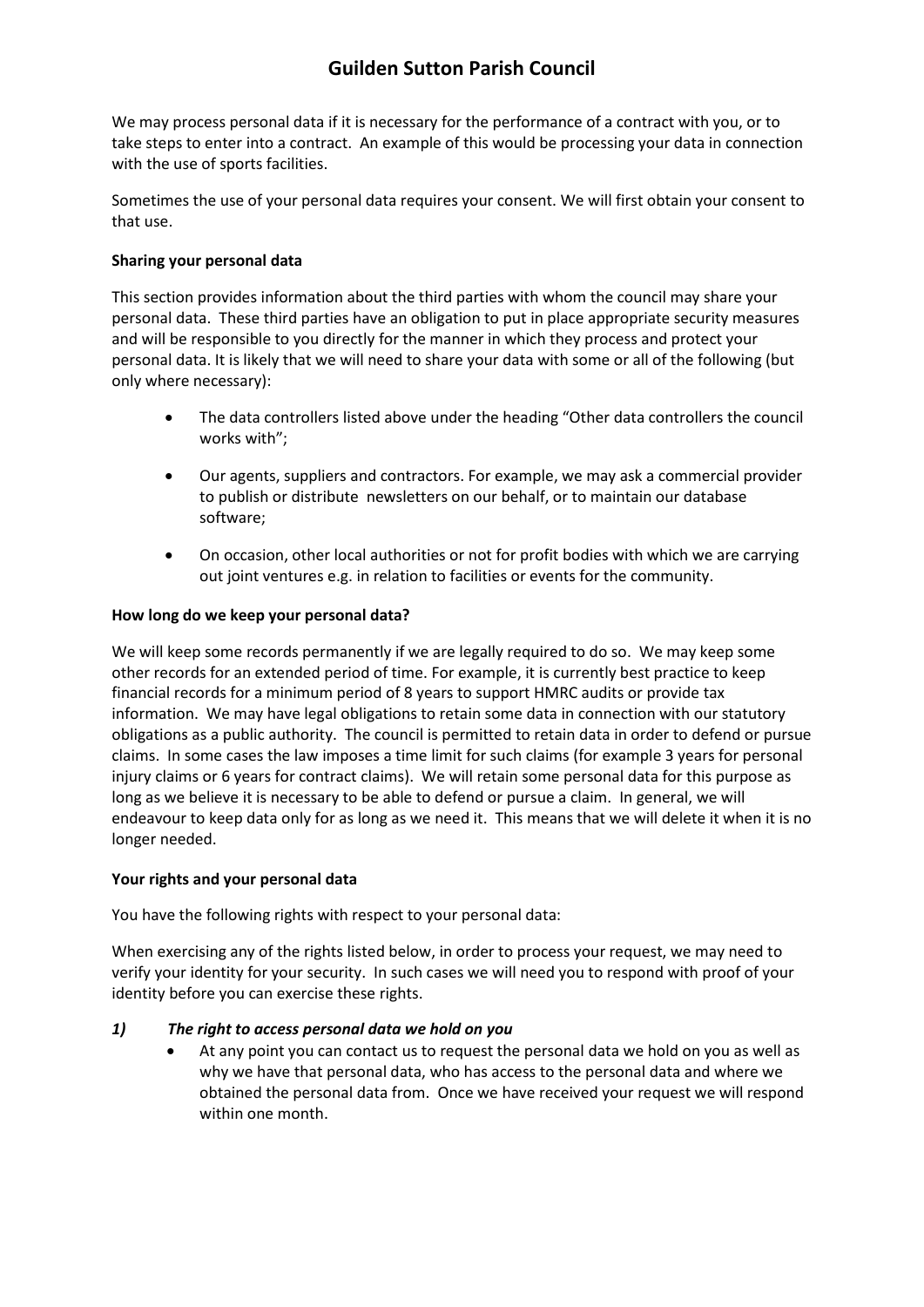There are no fees or charges for the first request but additional requests for the same personal data or requests which are manifestly unfounded or excessive may be subject to an administrative fee.

## *2) The right to correct and update the personal data we hold on you*

 If the data we hold on you is out of date, incomplete or incorrect, you can inform us and your data will be updated.

## *3) The right to have your personal data erased*

- If you feel that we should no longer be using your personal data or that we are unlawfully using your personal data, you can request that we erase the personal data we hold.
- When we receive your request we will confirm whether the personal data has been deleted or the reason why it cannot be deleted (for example because we need it for to comply with a legal obligation).

## *4) The right to object to processing of your personal data or to restrict it to certain purposes only*

 You have the right to request that we stop processing your personal data or ask us to restrict processing. Upon receiving the request we will contact you and let you know if we are able to comply or if we have a legal obligation to continue to process your data.

### *5) The right to data portability*

 You have the right to request that we transfer some of your data to another controller. We will comply with your request, where it is feasible to do so, within one month of receiving your request.

## *6) The right to withdraw your consent to the processing at any time for any processing of data to which consent was obtained*

 You can withdraw your consent easily by telephone, email, or by post (see Contact Details below).

#### *7) The right to lodge a complaint with the Information Commissioner's Office.*

 You can contact the Information Commissioners Office on 0303 123 1113 or via email https://ico.org.uk/global/contact-us/email/ or at the Information Commissioner's Office, Wycliffe House, Water Lane, Wilmslow, Cheshire SK9 5AF.

## **Transfer of Data Abroad**

Any personal data transferred to countries or territories outside the European Economic Area ("EEA") will only be placed on systems complying with measures giving equivalent protection of personal rights either through international agreements or contracts approved by the European Union. Our website is also accessible from overseas so on occasion some personal data (for example in a newsletter) may be accessed from overseas.

## **Further processing**

If we wish to use your personal data for a new purpose, not covered by this Privacy Notice, then we will provide you with a new notice explaining this new use prior to commencing the processing and setting out the relevant purposes and processing conditions. Where and whenever necessary, we will seek your prior consent to the new processing.